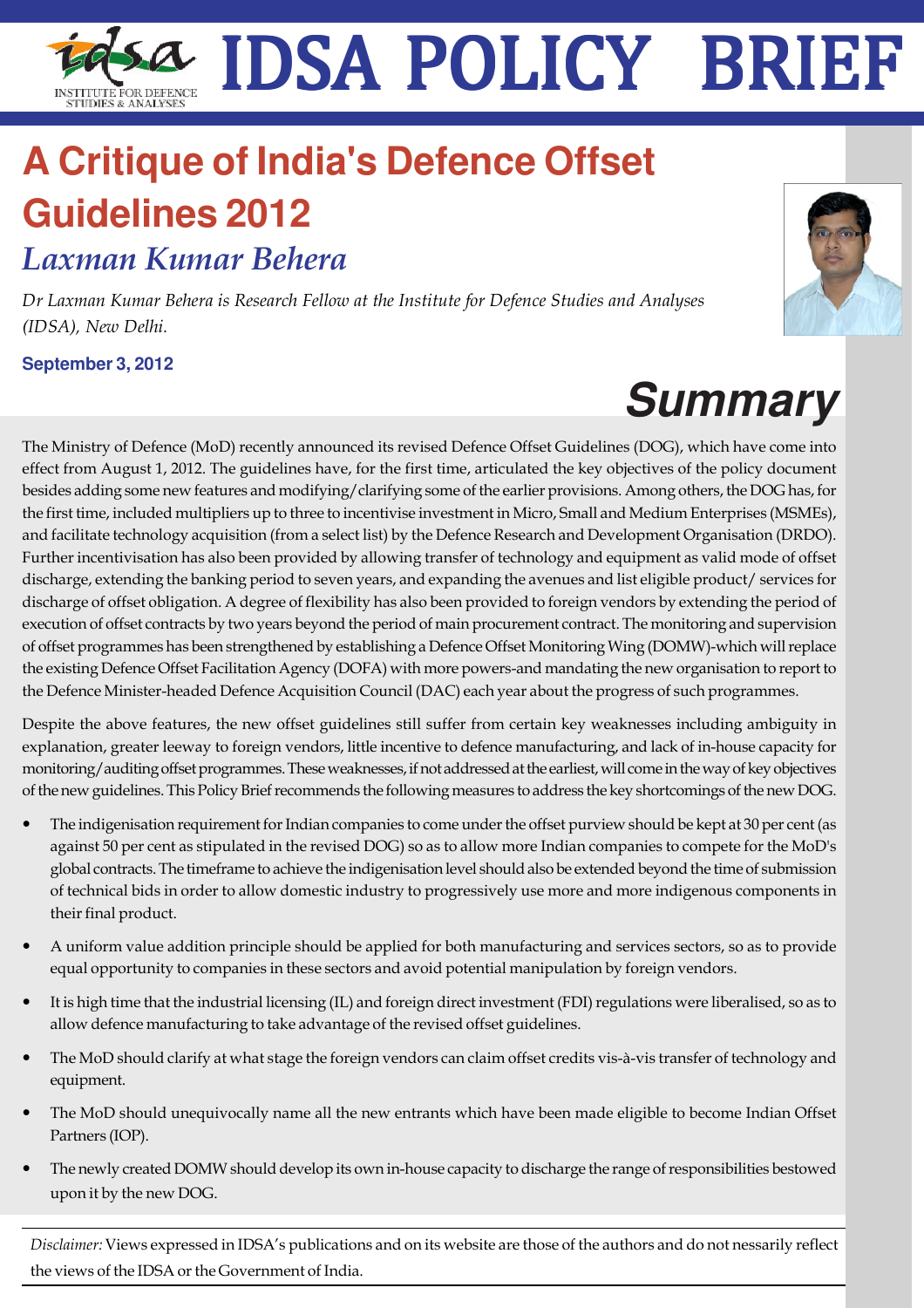# **Introduction**

In a major review of the Defence Procurement Procedures (DPP), the Ministry of Defence (MoD) recently announced the revised Defence Offset Guidelines (DOG). The guidelines, which came into effect on August 1, 2012, include several new provisions besides modifying and clarifying some existing ones. The revised guidelines have also for the first time articulated the objectives of the offset policy which are three-fold: fostering an internationally competitive domestic industry; enhancing the indigenous defence research and development (R&D) capability; and fostering a dual-use industrial base. These ambitious objectives notwithstanding, the guidelines suffer from a range of weaknesses including lack of clarity, unrealistic reasoning, and little incentive to the domestic manufacturing sector, which may prevent the DOG's effectiveness in achieving the stated goals. This Policy Brief provides a critique of the new guidelines. It, however, begins with a brief description of some of the salient features of the revised document.

# **Salient Features of DOG**

#### **Clarification of Scope and Quantum of Offsets**

Like the previous version, the new guidelines also stipulate a minimum 30 per cent offsets in "Buy (Global)" and "Buy and Make with Transfer of Technology (ToT)" contracts valued at Rs. 300 crore or more (in the latter case, the quantum of offsets of minimum 30 per cent is mandated on the foreign exchange component of the contract). Unlike the previous version, however, the DOG has clarified that an Indian company or its joint venture participating in "Buy (Global)" contracts are exempted from offset obligations, provided the product in question has indigenous content of minimum 50 per cent by value. In case the indigenous content is below 50 per cent, offsets are mandatory but only for the part which involves foreign component.

#### **Expanded Avenues for Discharge of Offsets**

The avenue for discharge of offset obligations by foreign OEMs has been expanded by: (1) permitting investment in "kind" in Indian industry; (2) allowing Defence Research and Development Organisation (DRDO) to acquire a select list of high technologies; and (3) increasing the number of Indian Offset Partners (IOPs). As per the revised DOG, the investment in "kind" is allowed in the form of transfer of technology (ToT) or transfer of equipment (ToE) for manufacture and/or maintenance of permitted items. Here, a distinction has been made by way of mandating that while the ToT can be either through the equity or non-equity route, the ToE has to be only through the non-equity route.

In case a foreign original equipment manufacturer (OEM) chooses technology transfer as an option for discharge of offsets, the guidelines

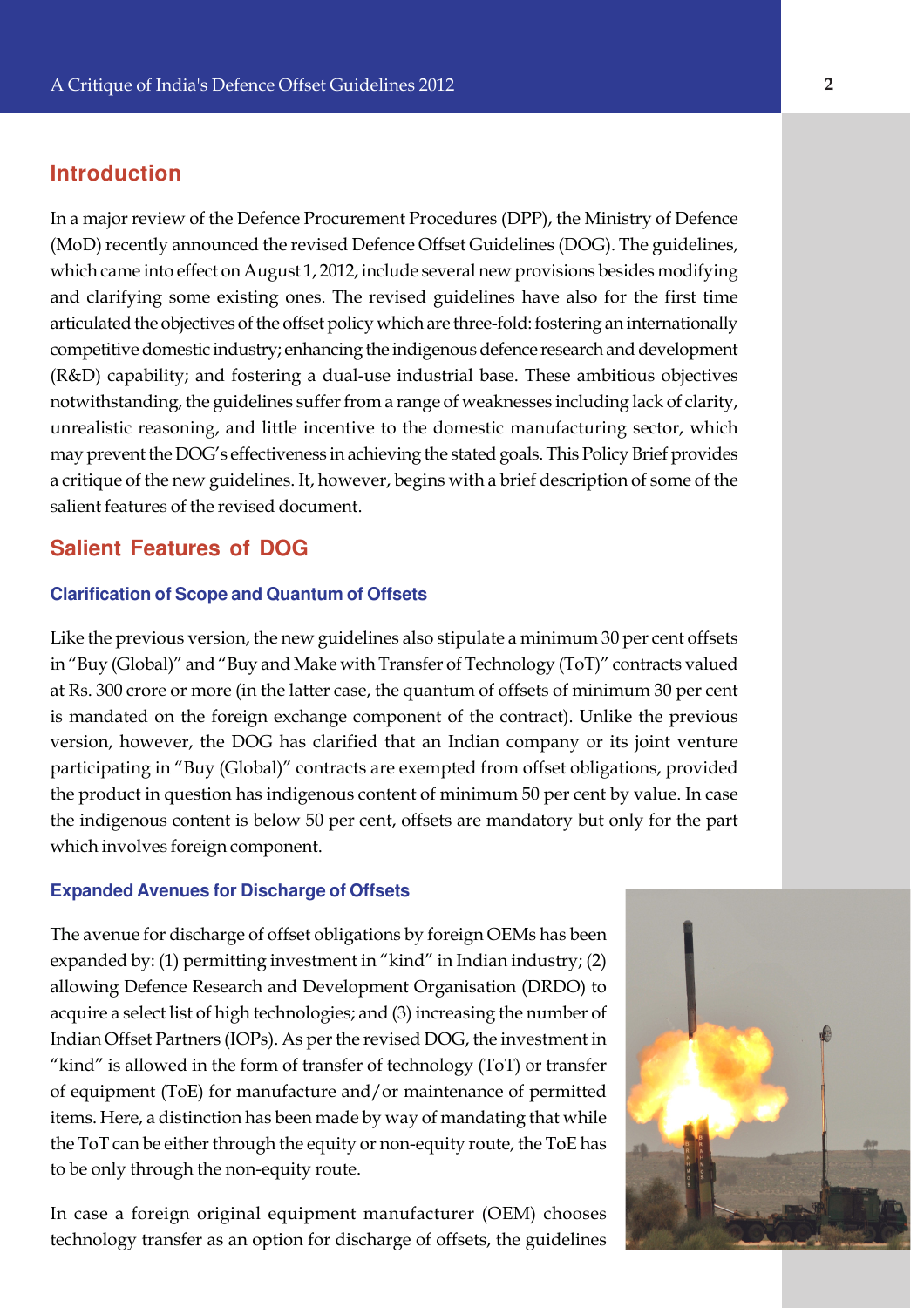mandate that such ToT should be provided without license fee and be comprehensive so as to cover all documentation, training and consultancy required for full ToT. The cost of infrastructure and equipment of civil nature are, however, to be excluded from the calculation of offset obligations. The guidelines also mandate that "there should be no restriction of domestic production, sale or export" resulting from such ToT. To ensure that ToT does not lead to "dumping" of foreign technology, and to guard against undue pricing of technologies, the guidelines have emphasised on stringent



buy-back and value addition conditions. As per these conditionalities, foreign companies will get offset credit not for the value of the technologies transferred but for the value addition (in India resulting from such ToT) and their eventual buy-back by foreign companies (see Table 1).

In case of ToE, the conditions are somewhat less stringent. The vendors are permitted to claim credits for the entire value of equipment they transfer to their Indian offset partner. However, this is subject to what seems to be OEM's minimum buy-back of 40 per cent of permitted items.

Technology acquisition (TA) by the DRDO is permitted in a select list of high-technologies, which will be reviewed and updated periodically. The list, which presently consists of 15 categories, includes fibre laser technology; propulsion, aerodynamics and structures for hypersonic flights; nanotechnology-based sensor and displays; and pulse power network technologies, among others. Valuation of technologies offered by the foreign vendors is to be evaluated by the Technology Acquisition Committee (TAC), which is a multi-disciplinary body comprising of DRDO's Directorate of Industry Interface and Technology Management (DIITM), the additional financial advisor to DRDO, and members from armed forces headquarters, among others. To ensure a two-way dialogue process between the DRDO and the foreign vendor for better understanding of each other's position, a window of opportunity is provided to enable detailed discussion.

The list of Indian Offset Partners (IOP) has been expanded by including hitherto excluded government institutions and establishments (including DRDO) that are engaged in manufacture and maintenance of eligible items. The new entrants are allowed to receive both ToT and ToE as offsets for augmenting their "capacity for research, design and development, training and education." The purchase from and equity investment in these institutions by the foreign OEMs are, however, not allowed.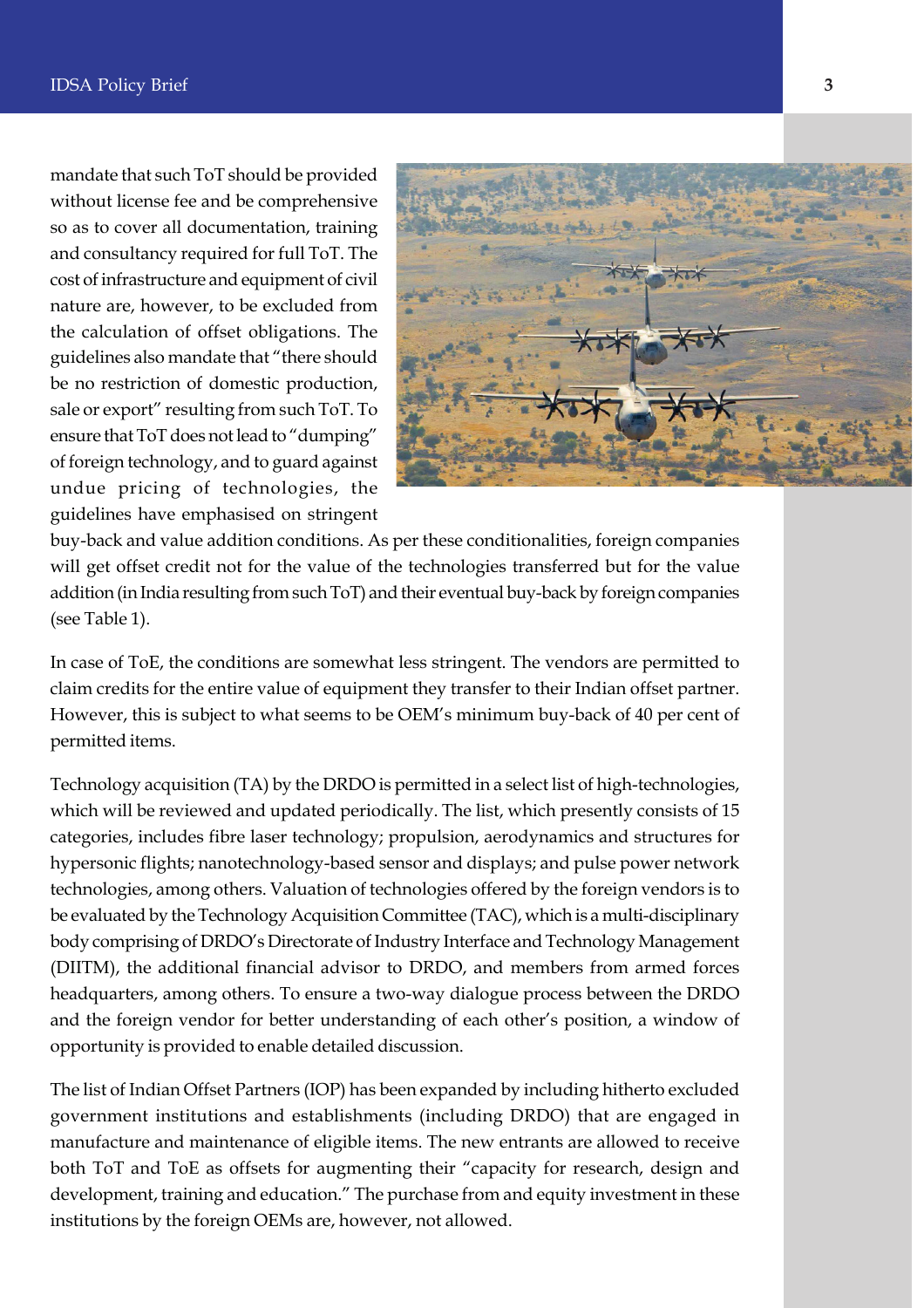| Discharge of<br><b>Offset Obligations:</b><br><b>Avenue Type</b>                              | Multiplier                                                                                                         | <b>Banking</b><br>(7 years) | Condition                                                                                                                                                                                                                |
|-----------------------------------------------------------------------------------------------|--------------------------------------------------------------------------------------------------------------------|-----------------------------|--------------------------------------------------------------------------------------------------------------------------------------------------------------------------------------------------------------------------|
| A. Direct Purchase<br>permitted<br>of<br>goods/services                                       | 1.5 if IOP is an<br><b>MSME</b>                                                                                    | Allowed                     | Offset credit for value addition to<br>be determined by subtracting value<br>of imported items and any fee/<br>royalty paid to foreign companies.                                                                        |
| B. FDI in qualified<br>Indian Industry                                                        | 1.5 if IOP is an<br><b>MSME</b>                                                                                    | Allowed                     |                                                                                                                                                                                                                          |
| C. ToT (both through<br>equity (i.e., JV) or<br>non-equity routes)                            | 1.5 if IOP is an<br><b>MSME</b>                                                                                    | Allowed                     | Offset credit is to be estimated at<br>the rate of 10% of value of buy-<br>back of items for which ToT is<br>used. Further, the actual value<br>addition in India will be taken for<br>estimating the value of buy-back. |
| D. Transfer of<br>equipment (only<br>through non-<br>equity route)                            | 1.5 if IOP is an<br><b>MSME</b>                                                                                    | Allowed                     | Offset Credit is subject to 40% buy-<br>back (by value) of eligible items<br>within the period of offset contract.                                                                                                       |
| E. ToT or transfer of<br>equipment to<br>DRDO labs, ABW,<br><b>BRD</b> and Naval<br>Dockyards | Not allowed                                                                                                        | <b>Not</b><br>Allowed       |                                                                                                                                                                                                                          |
| F. Technology<br>acquisition by<br><b>DRDO</b>                                                | Up to $3.0$ :<br>2.0 if the ToT is meant<br>for unrestricted<br>domestic production<br>for armed forces            | <b>Not</b><br>Allowed       | Offset credit for the critical<br>technologies listed in new<br>guidelines. The technology list is to<br>be reviewed periodically                                                                                        |
|                                                                                               | 2.5 if the ToT is meant<br>for unrestricted<br>domestic production<br>for both civil &<br>military use             |                             |                                                                                                                                                                                                                          |
|                                                                                               | 3.0 if ToT is meant for<br>unrestricted<br>production for<br>domestic (civil &<br>military) and export<br>purposes |                             |                                                                                                                                                                                                                          |

#### **Table 1: Aspects of India's Defence Offset Policy 2012**

**Notes**: 1. A minimum 70 per cent of offset obligations are mandated to be discharged by any one or a combination of avenue types from A to D in this table. 2. Discharge of pre-approved banked offset credits, where allowed, cannot exceed 50 per cent of total offset obligations under each procurement contract. Banked offset credits are not transferable except between the main supplier and his Tier-I sub-suppliers.

*Source:* Prepared by author based on information contained in Revised Defence Offset Guidelines 2012.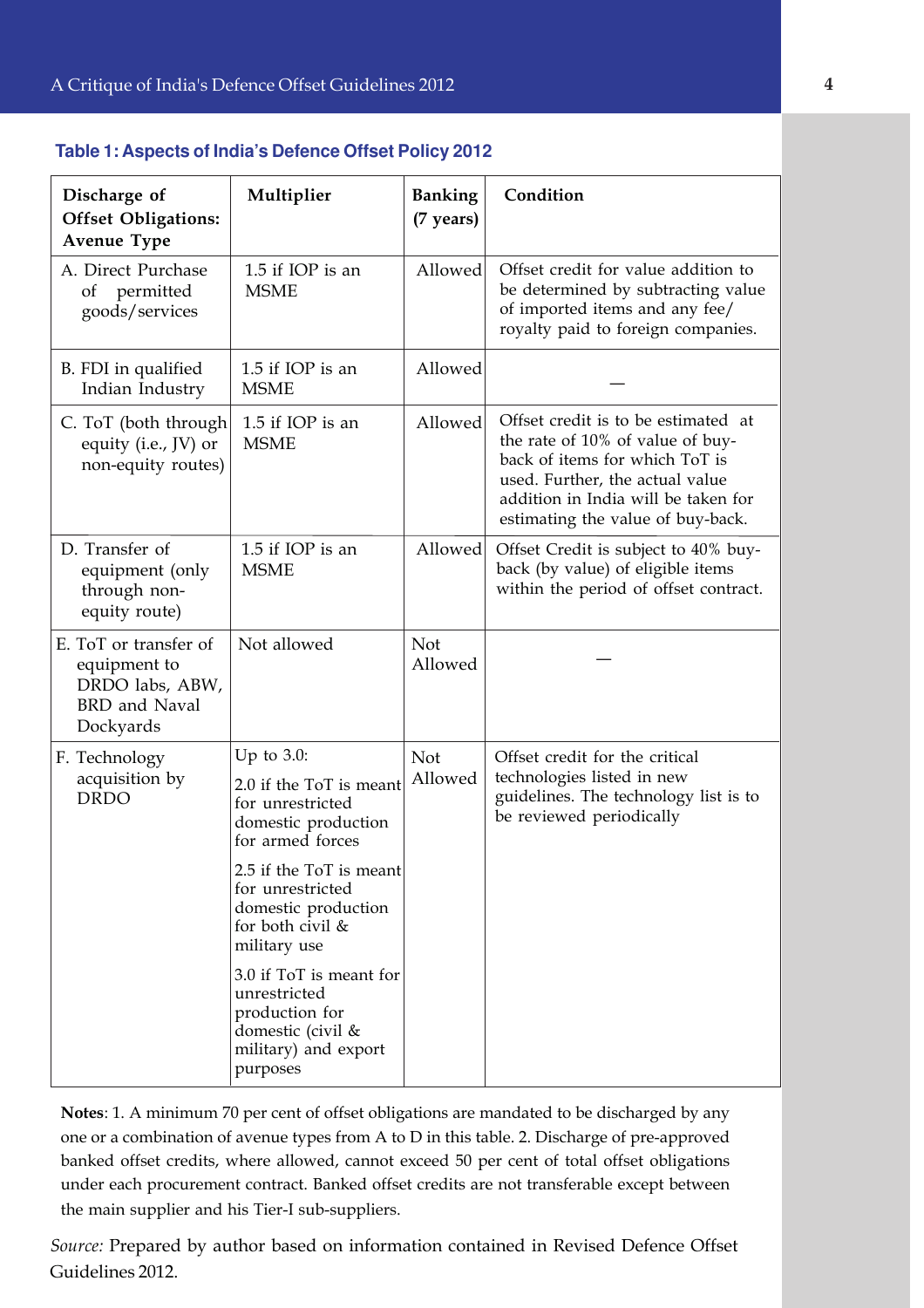#### **Provision of Multiplier**

The revised DOG has for the first time included multipliers as a measure to incentivise investment in select areas. The maximum value of multipliers is kept at 3, meaning a foreign company can claim credits upto three times of its actual offset investment. However, multipliers are restricted to two areas: Micro, Medium and Small Enterprises (MSMEs) and technology acquisition by DRDO. In case of MSMEs, a multiplier of 1.5 is allowed when an offset investment takes place in the form of purchase from, FDI in, and investment in "kind", in these



enterprises. Higher multipliers of 2.0, 2.5 and 3.0, are reserved only for technology acquisition by DRDO. The higher the multiplier, the greater is the technology leverage that the DOG intends to achieve. The maximum multiplier of 3.0 is allowed only when a foreign company provides a listed technology without any restriction on its volume of production and sales, including exports.

#### **Extended Banking Period**

The banking of the offset provision, which was first introduced in DPP-2008, has so far drawn a lukewarm response from foreign companies, the primary reason being a limited validity period (a maximum of two-and-a-half years). To overcome this, the revised DOG has extended the banking period to seven years. The banking provision is, however, allowed in case of purchase from, investment in, and technology/equipment transfer to, Indian industry (technology acquisition by the DRDO and government establishments/institutions have been excluded from the banking purview).

Like the previous guidelines, the revised DOG also does not permit offset trading by restricting transfer of banked offset credits to the main supplier and its sub-suppliers within the same acquisition proposal. However, unlike the previous version, the revised document has stipulated that the pre-approved banked credits cannot be used for more than 50 per cent of total offset liabilities arising out of a future procurement contract. This would mean that a foreign company would require at least two procurement contracts to discharge its banked offsets credits. To ensure that the banking proposals of the vendors are considered in a time-bound manner, the DOG has provided an eight-week window to dispose off such cases.

#### **DOFA to DOMW**

One of the critical features of the new DOG is the provision of the Defence Offset Management Wing (DOMW), which will replace the existing Defence Offset Facilitation Organisation (DOFA). The wing, as in the past, will be under the MoD's Department of Defence Production. However unlike DOFA, DOMW is now visualised as a more powerful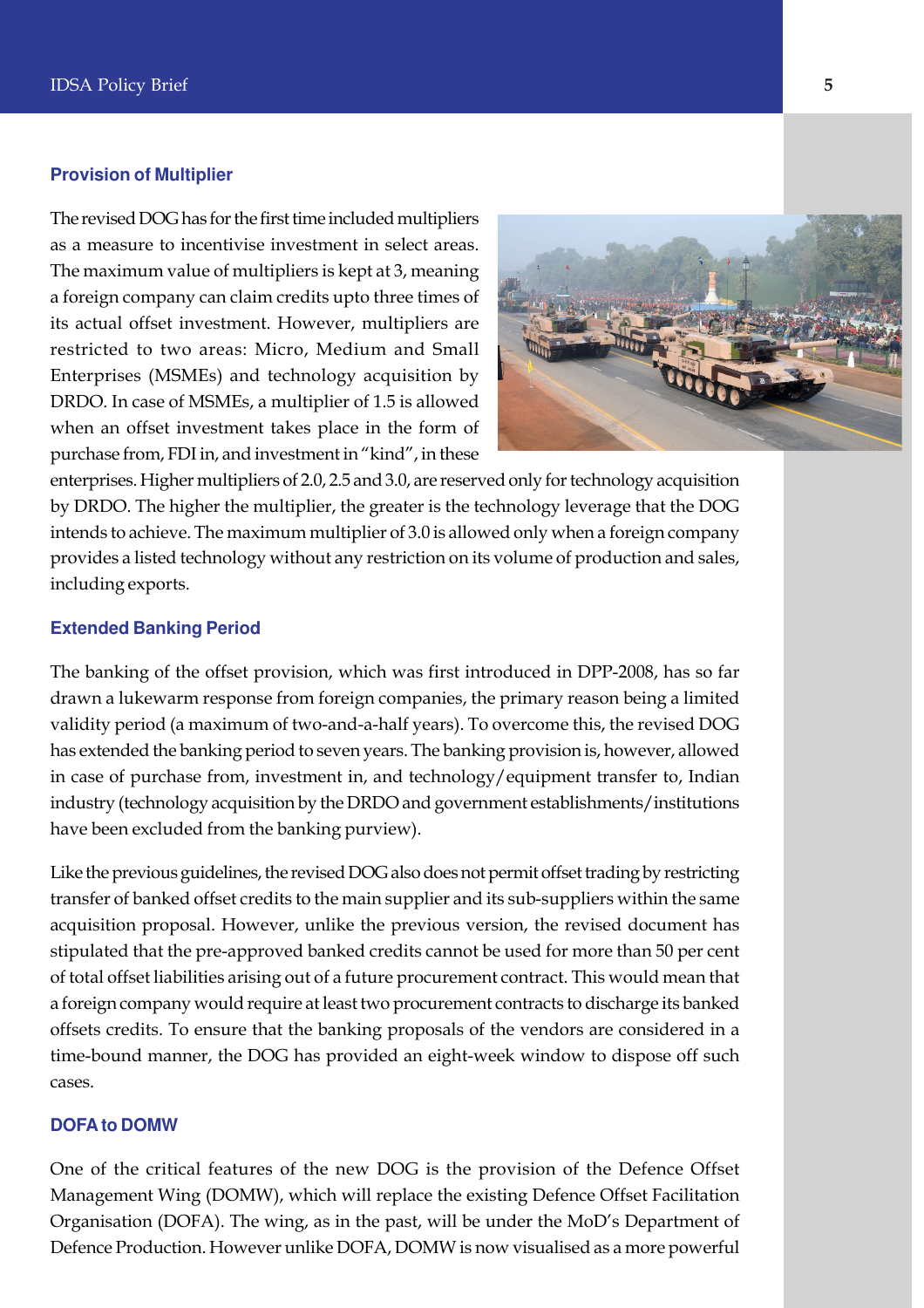organisation in matters related to postdefence offset contract management. The most critical aspect of its power lies in its being one of the repositories of the signed offset contracts, which the DOFA did not have access to. Among others, the DOMW is tasked to formulate offset guidelines; participate in technical and commercial offset negotiations; monitor/audit offset programmes; administer offset penalties in case of default by vendors; implement offset banking; and assist vendor in all offset-related matters.



# **Provision for Supervision at DAC Level**

Apart from DOMW, the monitoring aspect in the revised DOG has been further highlighted by way of supervision at the highest decision-making level in the MoD. The revised policy stipulates that DOMW "will submit an annual report to the DAC in June each year regarding the status of implementation of all ongoing offset contracts during the previous financial year." This will ensure regularity in supervision and possibly its quality.

#### **Better Clarity in Industrial Licensing and FDI Issues**

From the private sector's perspective, one of the key hurdles in participation in offsets programmes was the difference in interpretation of industrial licensing requirements and FDI exposure of IOP. The MoD was believed to have taken a stand that IOP, irrespective of its being in defence or non-defence sectors, must have an industrial licence and its FDI exposure must not exceed 26 per cent (the Ministry of Commerce [MoC] guidelines state that an Indian company is subject to IL and FDI restriction if its activities fall only in defence manufacturing). To overcome the above difference, the revised guidelines have made it clear that the provisions in the DOG will be in "harmony and not in derogation of any rules and regulations stipulated" by other agencies. If this is followed true to letter and spirit, it would facilitate participation of non-defence manufacturing companies in offset programmes.

#### **Miscellaneous Provisions**

Apart from the above provisions, the revised guidelines have also expanded the list of eligible products/services against which offsets can be discharged; extended the offset discharge period; and put a cap on penalty in case of default. The list of eligible products/ services has been mainly expanded in the renamed category of "Products for Inland/ Costal Security" (known earlier as "Products for Internal Security"). Four more groups have been added to the category. The "Civil Aerospace Products" and "Service(s)" categories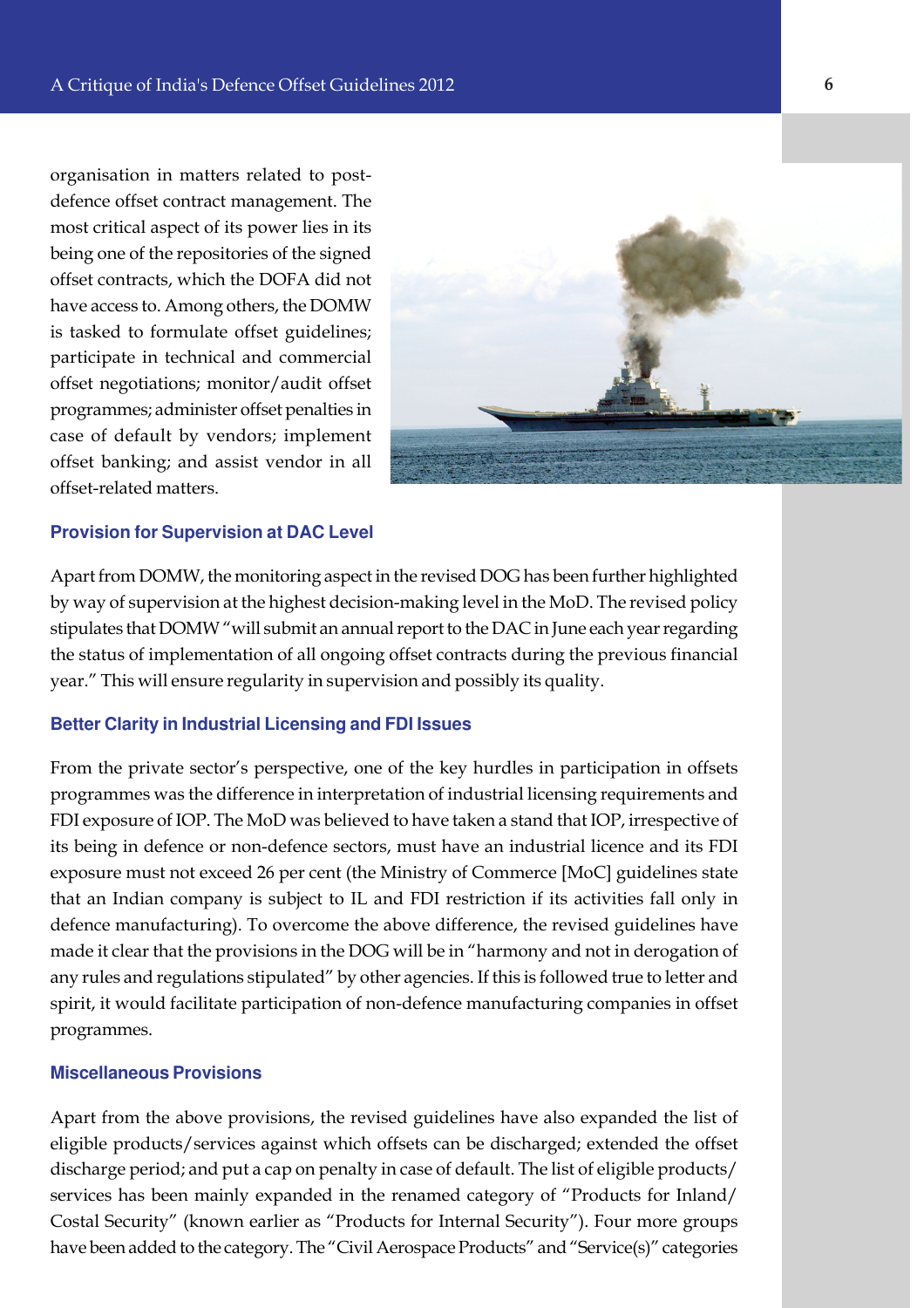have been expanded by one group each. In the "Defence Products" category, while the number of groups has remained the same, the group under warship building has been expanded by including four distinct sub-groups for greater clarity. In all, there are now 39 group of products/services in which foreign vendors are allowed to discharge their offset obligations. These groups are apart from the list of high technologies (meant for DRDO), against which foreign vendors are allowed to discharge their offset obligations.

Regarding the offset obligation discharge period, the new guidelines have extended the period by two years from the date of the main procurement contract (the date of the main procurement contract is inclusive of the date of warranty). However, the extension is subject to vendors' submission of an additional performance-cum-warranty bond equivalent to the value of offset obligations falling beyond the period of the main procurement contract. The submission of a bond is required six months prior to the expiry of the main performancecum-warranty bond.

While the revised DOG has kept the annual penalty in case of default on the part of vendor at five per cent, it has now mandated that the overall penalties cannot exceed 20 per cent of the total offset obligations during the main procurement contract (there will be no cap on penalty in case of default during the extended period).

# **Critique of the Revised DOG**

#### **Unrealistic Indigenous Requirement and Timeframe Under "Buy (Global)"**

While the DPP tacitly defines an Indian defence item as one that has a minimum 30 per cent indigenous content, the offset provisions for Indian companies under the "Buy (Global)" contract try to nullify such a definition. Beyond the definitional issues, what is more important is the potentially damaging impact on the domestic defence industry of the revised DOG's 50 per cent indigenous requirement and timeframe to achieve that. It is well known that very few Indian companies can offer products with 50 per cent or more indigenous content. This is perhaps the only reason why the indigenous requirement under the "Buy Indian" contracts has been kept at 30 per cent. Given this, it is inconceivable to imagine why the requirement has been suddenly pegged at a significantly higher level. Moreover, even assuming that some Indian companies would like to achieve the stipulated indigenisation level, the time frame provided in the DOG simply does not encourage that. Indian companies are now required, as per the DOG, to prove the indigenous content at the time of submission of technical bids, which means they need to have 50 per cent indigenous content even before the actual production commences! This is not only unrealistic but also dissuasive for any Indian company which wants to compete at the global level.

#### **Value Addition: Exclusion of Services**

In a major deviation from the previous policy version, the revised DOG has explicitly excluded "services" from the purpose of estimating value addition in India (the previous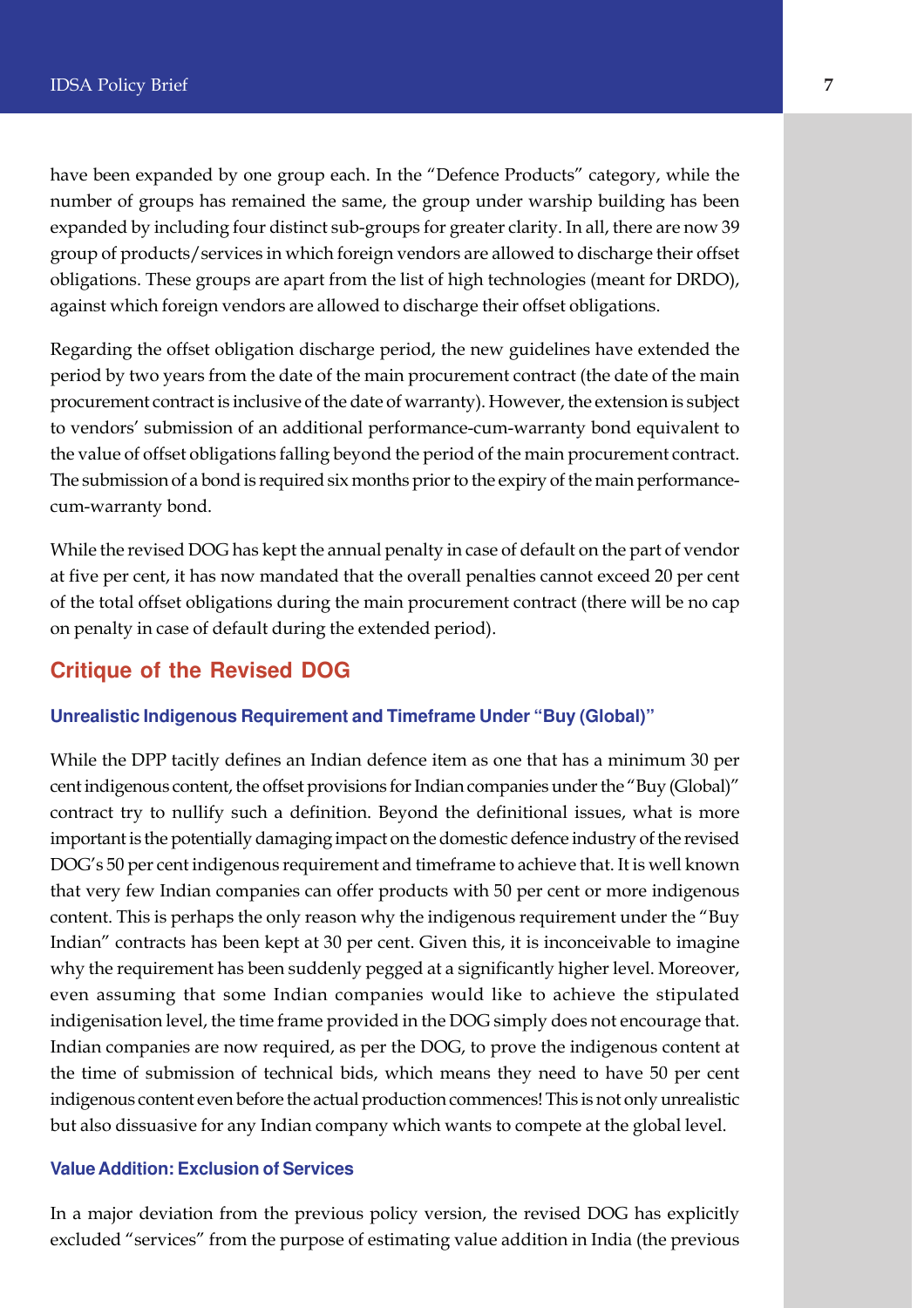guidelines were silent on this aspect). With the addition of R&D services to the list of "services", the explicit exclusion of services means far greater leverage to the foreign companies and far less incentive to the eligible Indian manufacturing sector. A simple hypothetical illustration would probably help to understand the gravity of the potential consequence. For example, a foreign company opts for "training" (an eligible service) as a means for discharge of its offset obligations worth Rs 10 crore. Since the foreign company is at complete freedom to choose an IOP, and assuming that there is cut-throat competition within the Indian services sector to participate in offsets programme, it becomes easier for the foreign company to select one IOP which is willing to provide the maximum concession. Let us assume that the IOP agrees to a proposal to accept some surplus trainers from the payroll of the foreign company at the cost of Rs 8.5 crore. Since value addition is not a factor in determining the offset credit, the foreign company is entitled to claim offset credits, including for the amount spent on its own trainers. In this case, the foreign company gets Rs 10 crore worth of offset credits (the amount will increase to Rs 15 crore if IOP is an MSME) against his actual incurred cost of Rs 1.5 crore which the IOP receives for becoming the partner. Had the value addition been a factor in determining offset credit, the foreign company would have got offset credits only for Rs 1.5 crore. Clearly, the loser in this case is the Indian industry (if not the IOP which acts as a mere trading house of services and cannot see beyond its own business interests), which lost Rs. 8.5 crore worth of offset business.

The above is probably less in comparison to the negative impact on the permitted manufacturing sector. With the increase in number of categories of the services list, and the cost advantage to the foreign vendor in discharging offset obligations in this sector, the OEMs have virtually no incentive to resort to eligible manufacturing products. In other words, the Indian manufacturing sector is at a tremendous disadvantage vis-à-vis the services sector. This will hamper its prospect of working with foreign companies or becoming a part of the global supply chain.

#### **Advantage to Non-Defence IOP**

The revised DOG might have clarified its position vis-à-vis the licensing and FDI regulations as stipulated by other government agencies. At the same time, it has created a unique situation with far reaching implications on the defence and non-defence sectors. For an Indian private company, defence manufacturing is subject to mandatory licensing and a 26 per cent FDI cap. These restrictions are, however, not applicable to companies in the civil aerospace, inland/costal security and services sectors. In other words, companies in these sectors can become IOP without licensing and FDI constraints that their counterparts in defence manufacturing would face. This clearly tilts the playing field in favour of nondefence manufacturing sectors. Foreign companies will be far more inclined to choose a non-defence IOP that does not require a license and in which the foreign equity stake can be more than 26 per cent. On the latter aspect (equity stake), the incentive for the foreign company is even greater. Since there is no restriction on foreign equity stake in an IOP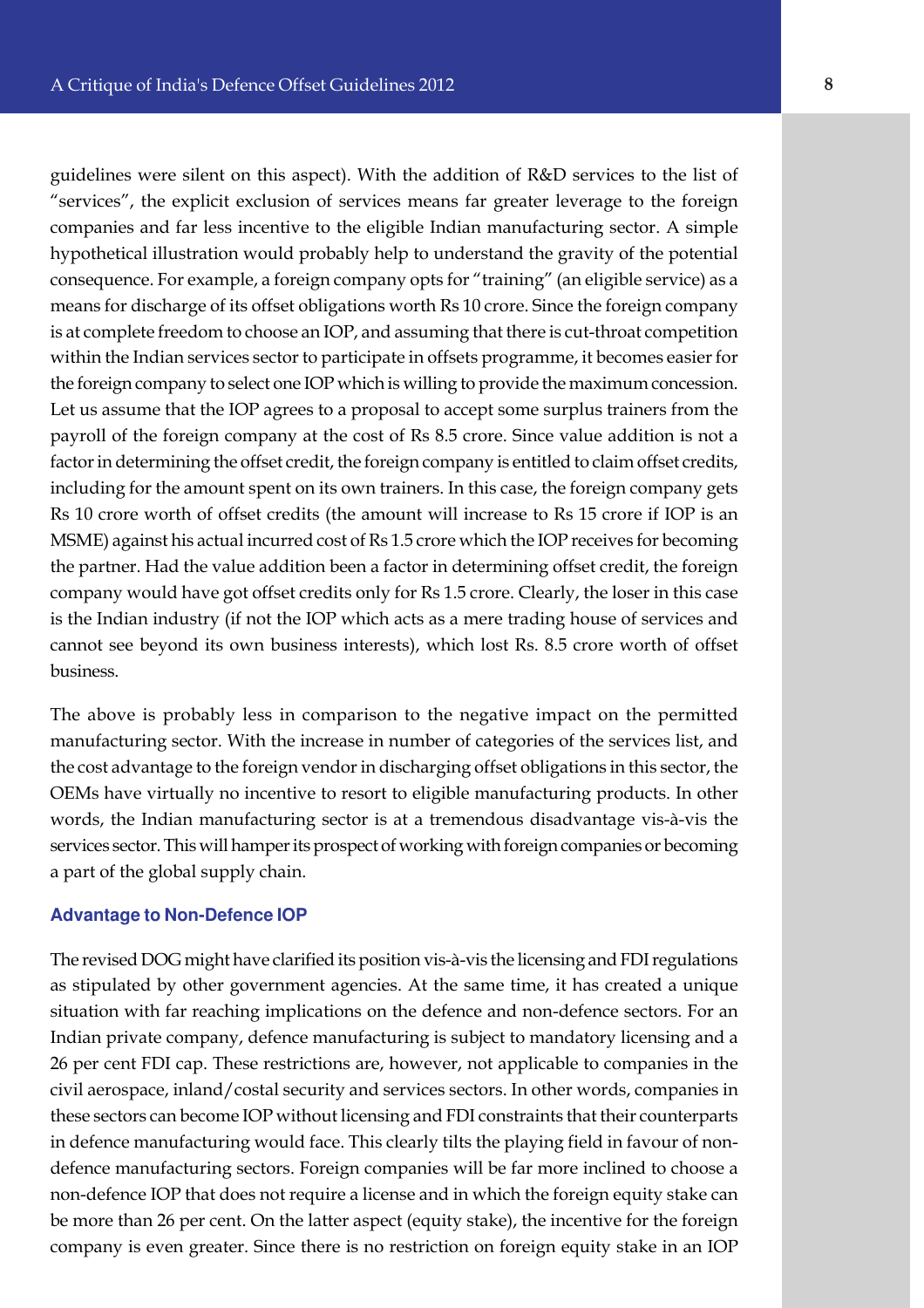from the non-defence manufacturing sector, theoretically, a foreign company's wholly-owned subsidiary registered in India can be a front organisation for execution of offset programmes on behalf of its parent company! This may not be the true intent behind the revised DOG, but the MoD should not be surprised if it finds this happening one day.

# **Ambiguity in Date of Reckoning of Offset Transaction with Regard to ToT & ToE**

The new guidelines might be innovative in allowing technologies and equipment as valid methods of discharge of offsets, but it suffers from ambiguity in



reckoning the date of completion of transactions arising out of such transfers. The ambiguity is due to the lack of harmony in explanation in two different places in the revised offset guidelines. In the section on Valuation of Offsets (paragraph 5.13), the DOG states that the "date of discharge of offset obligation [with respect to FDI, ToT, ToE and TA by DRDO] shall be reckoned as the date of completion of transaction, based on documentary evidence." Going by this, a foreign vendor can claim offset credits for, say, transferring equipment to an Indian entity after he gets the final payment from the buyer and submits the relevant documentary proof with the MoD. This may be the premise of his claim of offset credit, but MoD may not buy such an argument. Given the sensitivity and oversight concerns, the concerned official in the DOMW can invoke the section on Mandatory Offsets (paragraphs 5.6 & 5.7), which gives it power to reckon such credit only when the foreign company completes buy-back of at least 40 per cent of eligible items from the Indian industry (as in the case of transfer of equipment). Since buy-back involves a comparatively longer period (hence an element of cost also), and also a prospect of penalty in case of default, the vendor may opt for arbitration to prove that his conviction is right.

#### **Private Agency to DOMW's Rescue?**

The success of offset policy lies as much in its details as in its effective monitoring provisions. Since the DOFA was first established post the DPP-2006, the organisation was under constant criticism due to its lack of monitoring capacity. The shortage of adequate and dedicated staff, their short tenure, and lack of access to the signed offset contracts for monitoring, had all virtually rendered the organisation non-responsive. Now that the revised DOG has mandated that the DOMW would be responsible for all post-offset contract management, the only practical constraint in its monitoring power appears to be related to manpower. Early reports suggest that these aspects are being addressed by way of augmenting the internal staff strength of DOMW and hiring the services of private firms to undertake a regular audit of the offset programme. While the former is certainly a welcome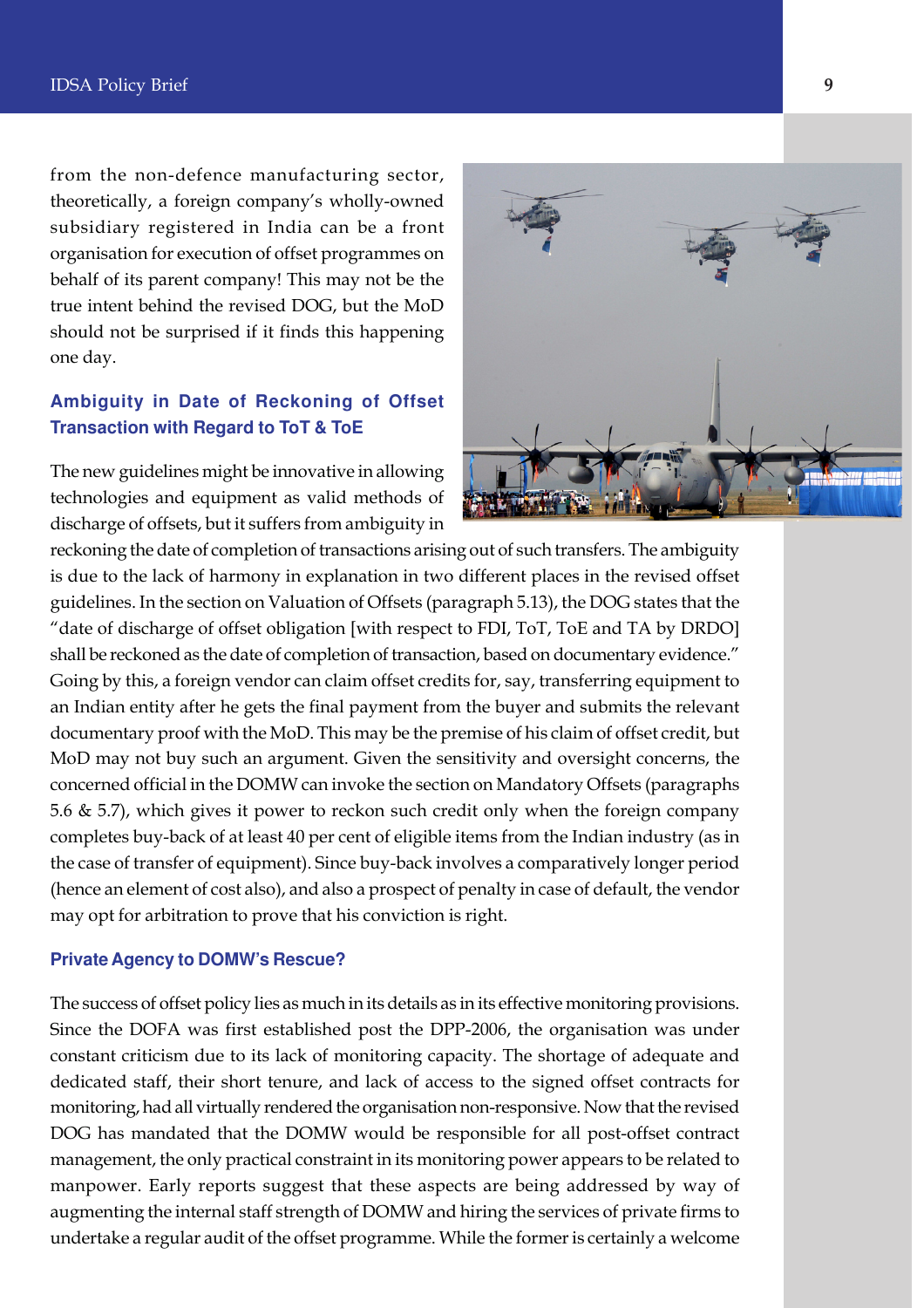step, the latter is not free from challenges. Since private firms mainly cater to industry (both foreign and Indian), there would be a serious conflict of interest if agencies happen to audit the compliance reports of their clients. This aspect needs to be addressed so as to avoid any potential risks in the future.

#### **Lack of Clarity on Government Institutions/Establishments**

The new DOG does not name the government institutions/establishments which have now become additional eligible entities that can receive offsets in the form of ToT and ToE for their capacity building. The names are, however, mentioned in the MoD's Press Release of August 2, 2012 and include DRDO laboratories, Army Base Workshops, Air Force Base Repair Depots and Naval Dockyards, etc. The list of names in the Press Release is not comprehensive as it uses the term "etc.", meaning some more names could be added to it subsequently. This confusion apart, it is also not clear why the MoD has chosen a press release to identity these entities, instead of the DOG, which, being a part of DPP, is the ultimate reference document. Moreover, it is also not clear why these institutions are kept away from the banking provision, if not the multiplier.

### **Conclusion**

The revised DOG has added certain new features and modified/clarified some of the existing provisions, besides articulating for the first time the objectives that the policy document wants to achieve. The DOG has clarified the offset conditions applicable on Indian companies participating in "Buy (Global)" contracts. It has also expanded the avenues for discharge of offset obligations by: (1) allowing transfer of technology/equipment as valid means of offset discharge; (2) articulating a fresh list of eligible IOPs; and (3) permitting DRDO to acquire a select list of technologies. To incentivise foreign companies to engage India's MSME, and part with some of the high-technologies to the DRDO, the revised guidelines have also for the first time allowed multipliers up to three. Further incentivisation is also provided by way of extending the banking period to seven years. In addition, the DOG has provided a relatively stronger monitoring system by way of creating a DOMW that will replace the existing DOFA with more powers. Clarification of the MoD's position vis-à-vis IL and FDI, supervision of signed offset programmes at the DAC level, expansion of the eligible product/services list, and an overall cap on penalty in case of default are some other provisions in the new guidelines.

The above features notwithstanding, some of the provisions in the DOG do not seem to be well thought out, provide greater leeway to the foreign companies, and have a potentially negative potential on eligible manufacturing sector, particularly defence manufacturing. Mandating offsets on Indian companies—if the products have less than 50 per cent indigenous content—and limiting the timeframe to achieve the required indigenisation level before the production starts, is simply unrealistic. This will dissuade many Indian